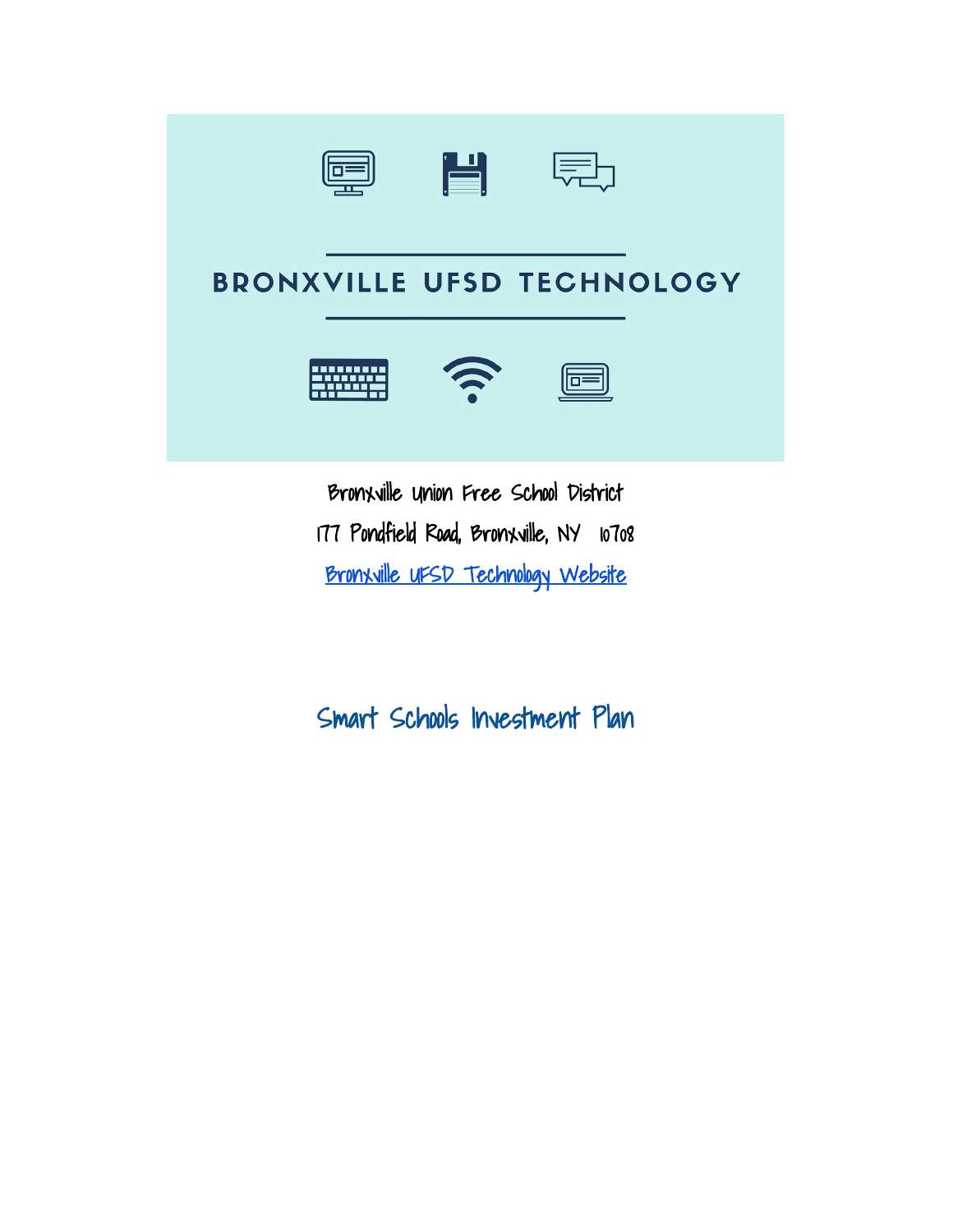## TABLE OF CONTENTS

- I. [OVERVIEW](#page-2-0)
- II. **JUSTIFICATION OF NEED**
- III. [PREREQUIREMENTS](#page-3-1)
- IV. [INVESTMENT PLAN](#page-3-2)
- V. [PLAN GOALS](#page-4-0)
- VI. [PROFESSIONAL DEVELOPMENT](#page-5-0)
- VII. [SUSTAINABILITY](#page-5-1)
- VIII. [TIMELINE](#page-5-2)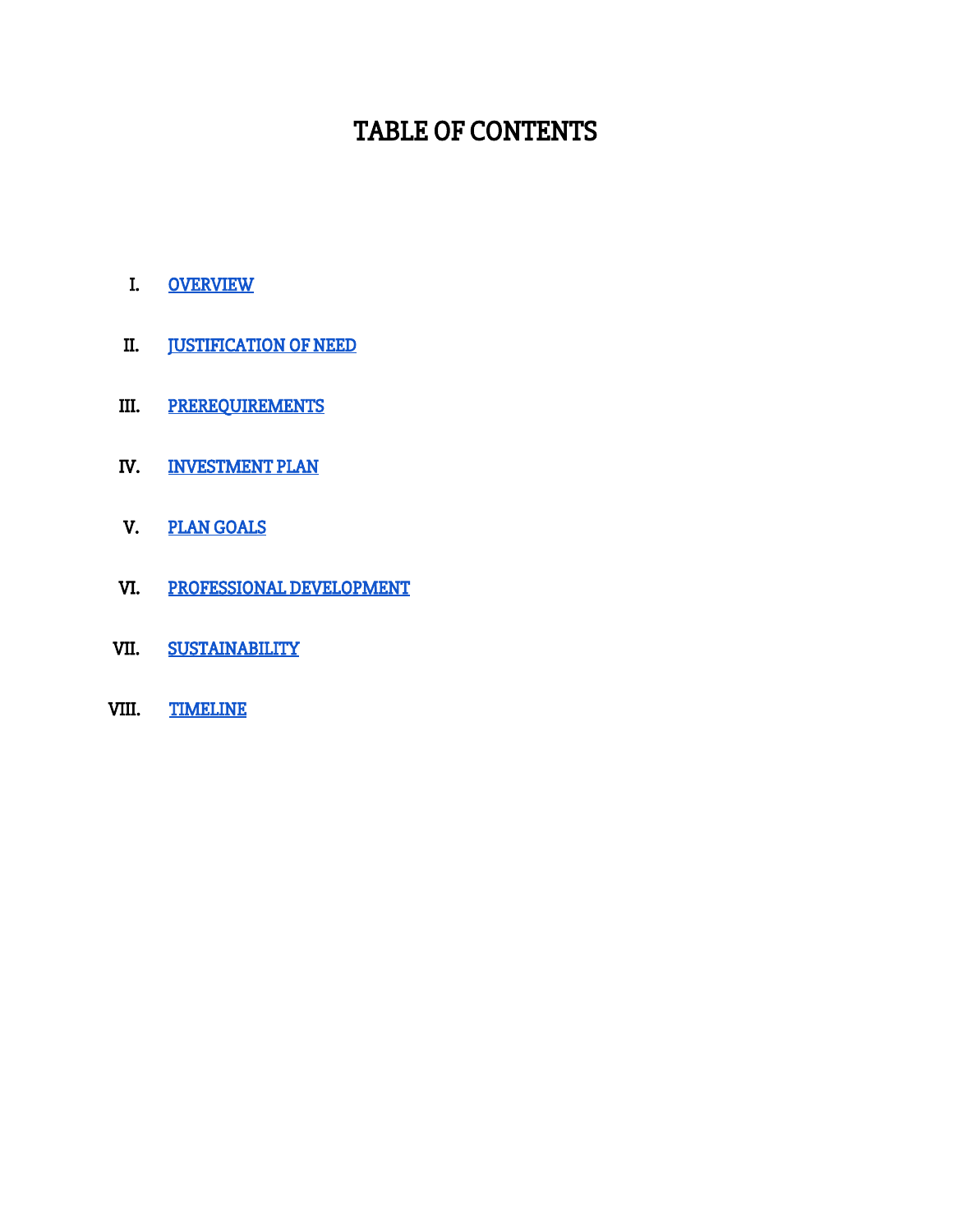## <span id="page-2-0"></span>I. PLAN OVERVIEW

In May of 2014 The Bronxville School identified technology as an essential tool in ensuring that each student develops to the best of his or her ability. The district acknowledged that while there were numerous examples of effective and creative uses of technology in Bronxville classrooms, there was a need for a more consistent approach so that we prepared all of our students well for the responsible use of technology tools that they would need upon graduation. The emphasis on a consistent approach for integrating technology was not tied to any single piece of equipment or particular platform but an effort to move from individual teacher interests to a flexible, coherent, system-wide plan. The approach called for several shifts in practice:

- from acquisition of new gadgets to matching devices to specific instructional purposes
- from stand-alone lab-centered experiences to classroom experiences that are closely connected to the curriculum;
- from specialized software to universal productivity tools that have staying power outside the world of school;
- from using technology as a supplemental resource to using technology as an essential tool for learning and collaboration.

The first phase of technology integration has shown strong results. With a theory of "let a thousand flowers bloom" we had many teachers become early adopters who frequently use Google classroom to have students collaborate on written documents and presentations, conduct formative assessments via surveys, and use add-ons such as Flubaroo to give students feedback.

The Leadership Team has identified a continuum of levels of integration for technology and find that some of our teachers are in the Adoption or Adaptation phase of integrating technology into curriculum. We are pushing forward for teachers to use technology in more transformative ways on a regular bases, defined by the use of technology to facilitate higher order learning activities that are likely impossible without the use of technology. Additionally, the Leadership Team has worked with groups of teacher leaders to collaboratively analyze student work to determine what are priorities for the district. That language has developed into the [Bronxville](http://www.bronxvilleschool.org/about/bronxville-promise1/bronxville-promise1-21/) Promise that clusters around the dispositions of Critical Thinking, Innovation, Engaged Citizenship, and Leadership. Technology will play a critical role in achieving this Promise for all students.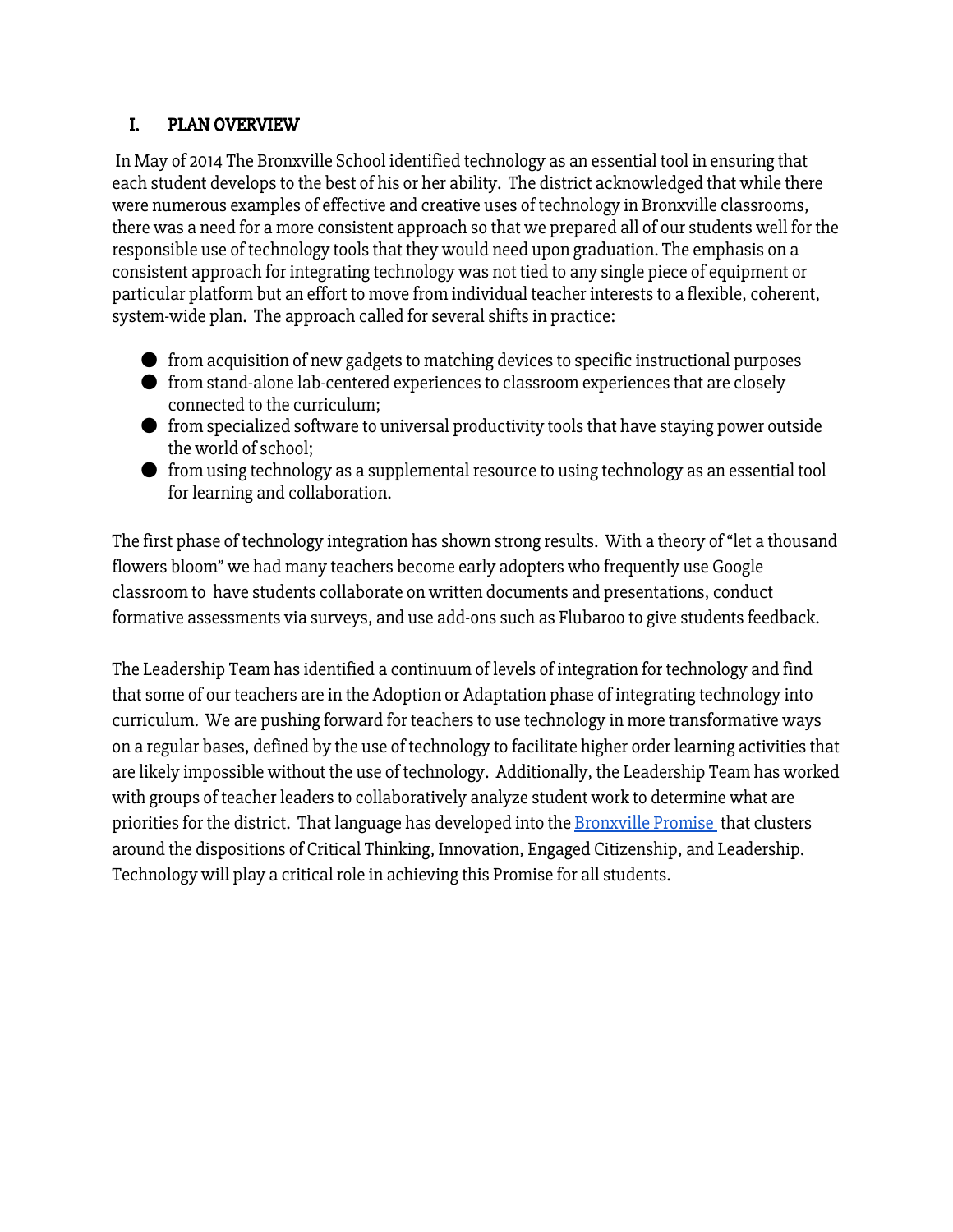### <span id="page-3-0"></span>II. JUSTIFICATION OF NEED

The Bronxville UFSD IT Infrastructure was updated recently to support our instructional technology integration as well as our BYOD initiative in the High school. However, updated switches as well as consolidation are needed, to ensure that we have enough bandwidth and solid connections within our District to maintain a more efficient level of use and integration of our resources. One of the goals is to have more mobile technology for our elementary students. Therefore in alignment with this goal, we will use the Smart School Funding to procure approximately new iPads and iPad Minis for our youngest learners. In addition, to increase our use of devices in the classroom and continue ouruse ofGoogleApps forEducation, approximately 250 Chromebooks will be purchased for our upper elementary as well as Middle School.

## <span id="page-3-1"></span>III. PREREQUIREMENTS

As per NYSED Smart Schools Bond Guidance a precondition toutilize the incoming funding is that the district has adequate internet access of at least 100 Mbps per 1,000 students to supply for the increased number of devices in the classrooms.

This plan is in direct alignment with our NYSED approved Technology Plan Survey 2015-2018 Vision and Goals for Technology for Instruction.

## <span id="page-3-2"></span>IV. INVESTMENT PLAN

The District plans to purchase approximately 60 iPad minis to create centers for our K-1 students. In addition, 20 iPads iPads will be purchased for learning, reading and collaboration in the Elementary Library. For the upper Elementary, Middle School and High School, the District plans to purchase Dell 11 Chromebook Carts (approximately 250 Chromebooks). This will also help to offset our future Hardware Replacement Cycle. In order to ensure the infrastructure is up to date, the District plans to purchase 1 new core switch as well as consolidate the switch closets.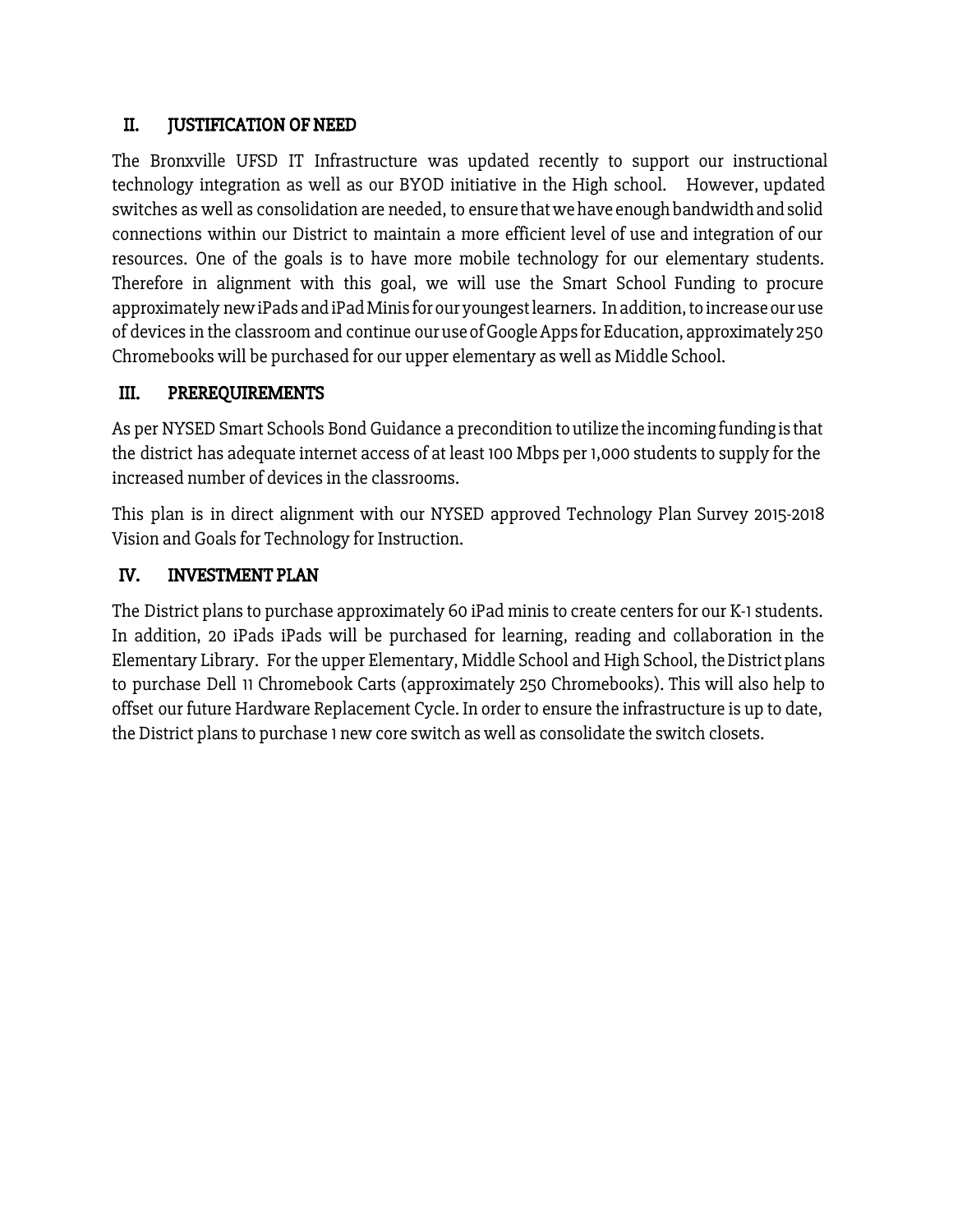## ALLOCATION OF FUNDS

| <b>SSBA CATEGORIES</b>                       | <b>SUB-ALLOCATIONS</b> |
|----------------------------------------------|------------------------|
| <b>School Connectivity</b>                   | \$0                    |
| <b>Connectivity Projects for Communities</b> | \$0.00                 |
| <b>Classroom Technology</b>                  | \$141,945              |
| Pre-Kindergarten Classrooms                  | \$0.00                 |
| Replace Transportable Classrooms             | \$0.00                 |
| <b>High-Tech Security Features</b>           | \$0.00                 |
| <b>Unallocated Funds/Non Public Schools</b>  | \$30,686.14            |
| TOTAL                                        | \$172,631.00           |

Classroom Learning Technology Investment Sub-Allocation

| Category                       | Sub-Allocation |
|--------------------------------|----------------|
| <b>Interactive Whiteboards</b> | \$0            |
| Infrastructure                 | \$21428        |
| <b>Desktop Computers</b>       | \$0            |
| Laptop Computers/Chromebooks   | \$74730        |
| iPads & iPad Minis             | \$32091.75     |
| <b>Other Costs</b>             | \$13500        |
| Sub-Total                      | \$172,631      |

## <span id="page-4-0"></span>V. PLAN GOALS

The purchase of these new Chromebooks and Ipads as well as technology infrastructure upgrades will significantly increase student access to technology, online access, and collaborative student-centered learning opportunities. Students in a particular class can access independent content and contribute at their own pace to classroom discussions and activities. Teachers and students will be able to leverage online content that appeals to the individual abilities, need, and interests of each student as each student will have access to their own device during a class sessions. Additionally, students will be able to share findings and thoughts in a collaborative environment in real-time.